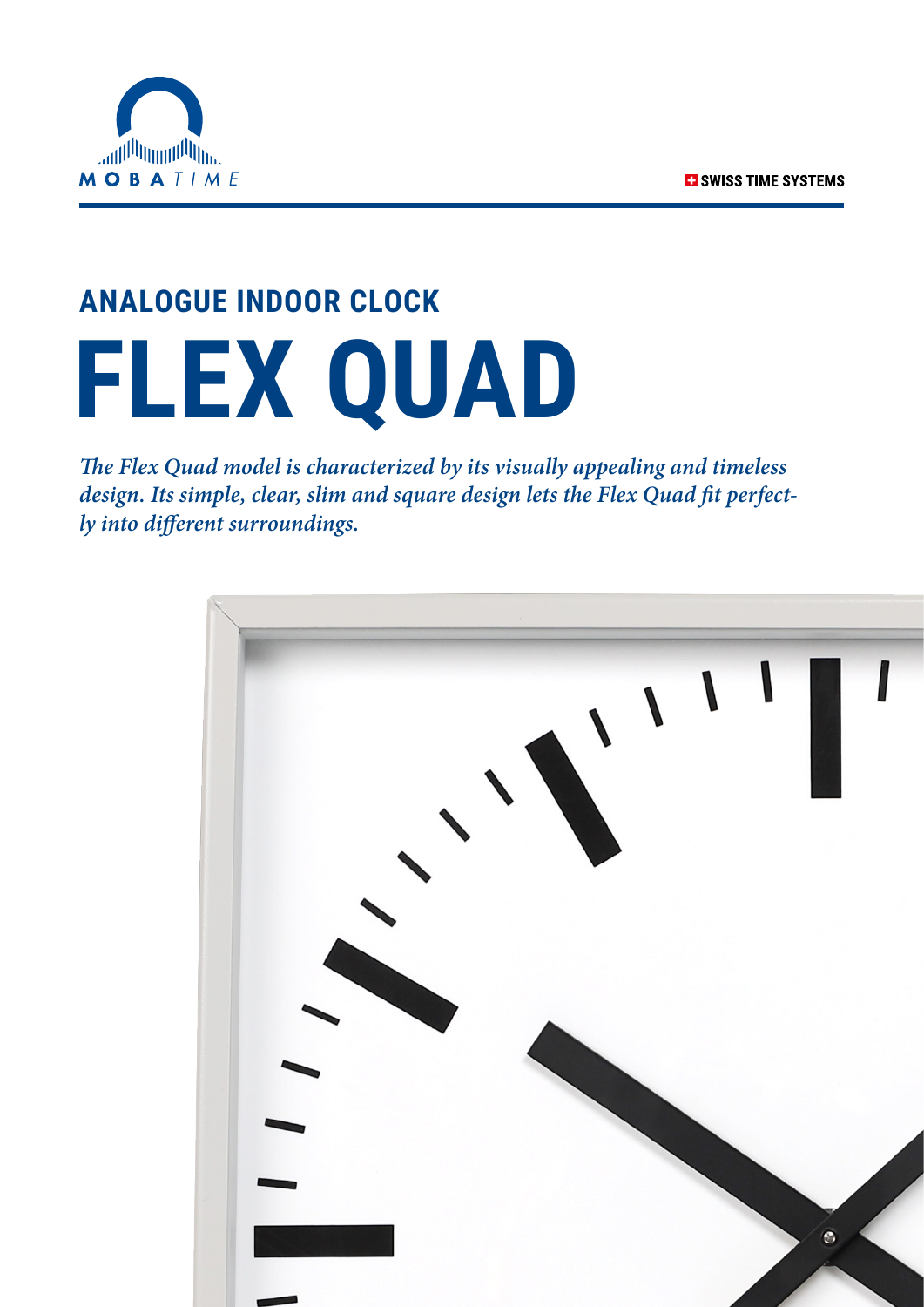### **4 STEPS TO YOUR FLEX QUAD**

*To make sure your Flex Quad meets all your requirements, you can assemble the components individually. Naturally, our experts will be happy to help.*



The Flex Quad is available in two dial diameters. The reading distance varies depending on the dial, lighting, viewing angle, etc. These are the options:

| Ø     | <b>READING</b><br><b>DISTANCE</b> |
|-------|-----------------------------------|
| 30 cm | 25-30m                            |
| 40 cm | 35-45m                            |
|       |                                   |
|       |                                   |

*code variant:*



#### *Would you like the one-sided or the two-sided version?*  **SHAPE**

For the two-sided Flex Quad solution, you can order two identical Flex Quad models and the corresponding



*02*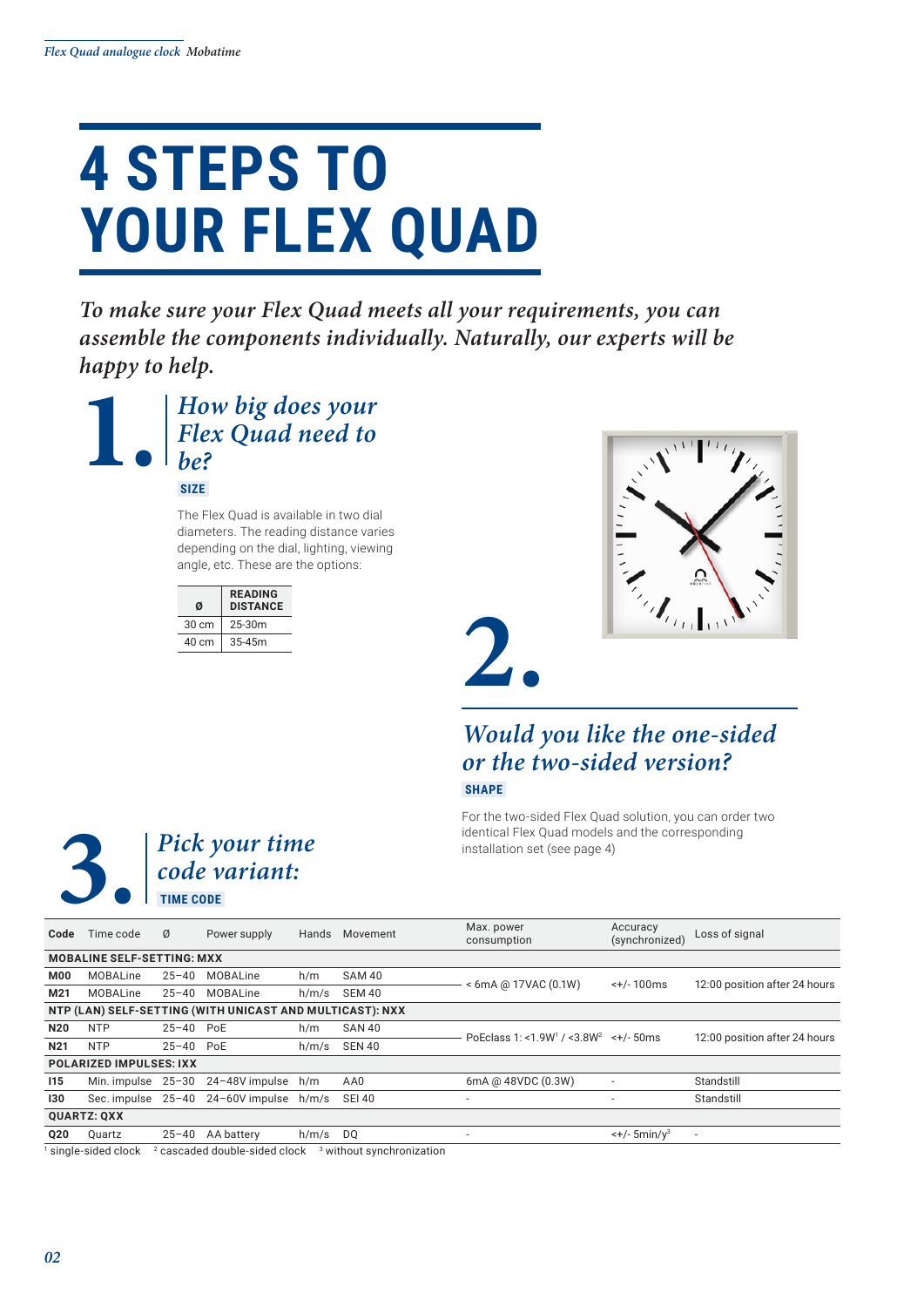#### **4.** *Which dial design do you like?*  **DIAL**

The Flex Quad offers the following standard design options. For logo prints, please contact our customer service.







### **YOUR FLEX QUAD IS COMPLETE**

You can now order your Flex Quad and calculate the corresponding code. Enter the abbreviation for each component of your choice in the bright field and find your Flex Quad code. It serves as the order code or as the foundation for further steps.

| <b>My Flex Quad clock</b> |      | FLO.            |  |
|---------------------------|------|-----------------|--|
| 1. Size                   | Ø cm |                 |  |
| 2. Shape                  | Code | Q1              |  |
| 3. Time code              | Code |                 |  |
| 4. Dial                   | Code |                 |  |
| <b>Glass type</b>         | Code | Ω               |  |
| <b>Housing type</b>       | Code | ΩO              |  |
| Sequence number           | Code | ( ) ( ) ( ) ( ) |  |

#### *Example order code*



|      |                              |                    | 2.                                | 3.              |          |                            |                  |                              |
|------|------------------------------|--------------------|-----------------------------------|-----------------|----------|----------------------------|------------------|------------------------------|
| FL   | 0.                           | 30                 | Q1                                | M00             | 200.     | 0                          | 00               | 0000                         |
| Flex | no illumination <sup>1</sup> | $\varnothing$ 30cm | square, single-sided <sup>2</sup> | movement SAM 40 | dial 200 | mineral glass <sup>1</sup> | standard housing | sequence number <sup>3</sup> |

1 standard, cannot be changed

2 standard, cannot be changed; see double-sided clock information on page 2 3 The sequence number denotes special versions (e.g. clocks with a special dial). When ordering, please indicate the sequence number with 0000 (standard version); we will adapt this for any special version. Special versions can be reordered at any time stating the sequence number.

#### *General properties*

The following properties apply to all Flex Quad clocks:

| <b>Cover glass</b> | Mineral glass        |  |
|--------------------|----------------------|--|
| <b>Housing</b>     | Aluminium (RAL 9002) |  |

#### *Standards*

Depending on the movement used in your Flex Quad clock, the following standards apply:

| <b>MOVEMENT(S)</b>                                               | <b>STANDARDS</b>                                                                                            |
|------------------------------------------------------------------|-------------------------------------------------------------------------------------------------------------|
| <b>SAM 40</b><br><b>SEM 40</b><br><b>SAN 40</b><br><b>SEN 40</b> | 2011/65/EU / 2014/30/EU / 2014/35/EU / 2016/797/EU<br>EN 50121-4 / EN 60950-1 / EN 61000-6-2 / EN 61000-6-3 |
| <b>SEI 40</b>                                                    | 2011/65/EU / 2014/30/EU / 2014/35/EU / EN 61000-6-2<br>EN 61000-6-3                                         |
| DO                                                               | 2011/65/EU / 2014/30/EU / EN 55024 / EN 55032                                                               |

All Flex Quad clocks are compliant with CE, RoHS and REACH.